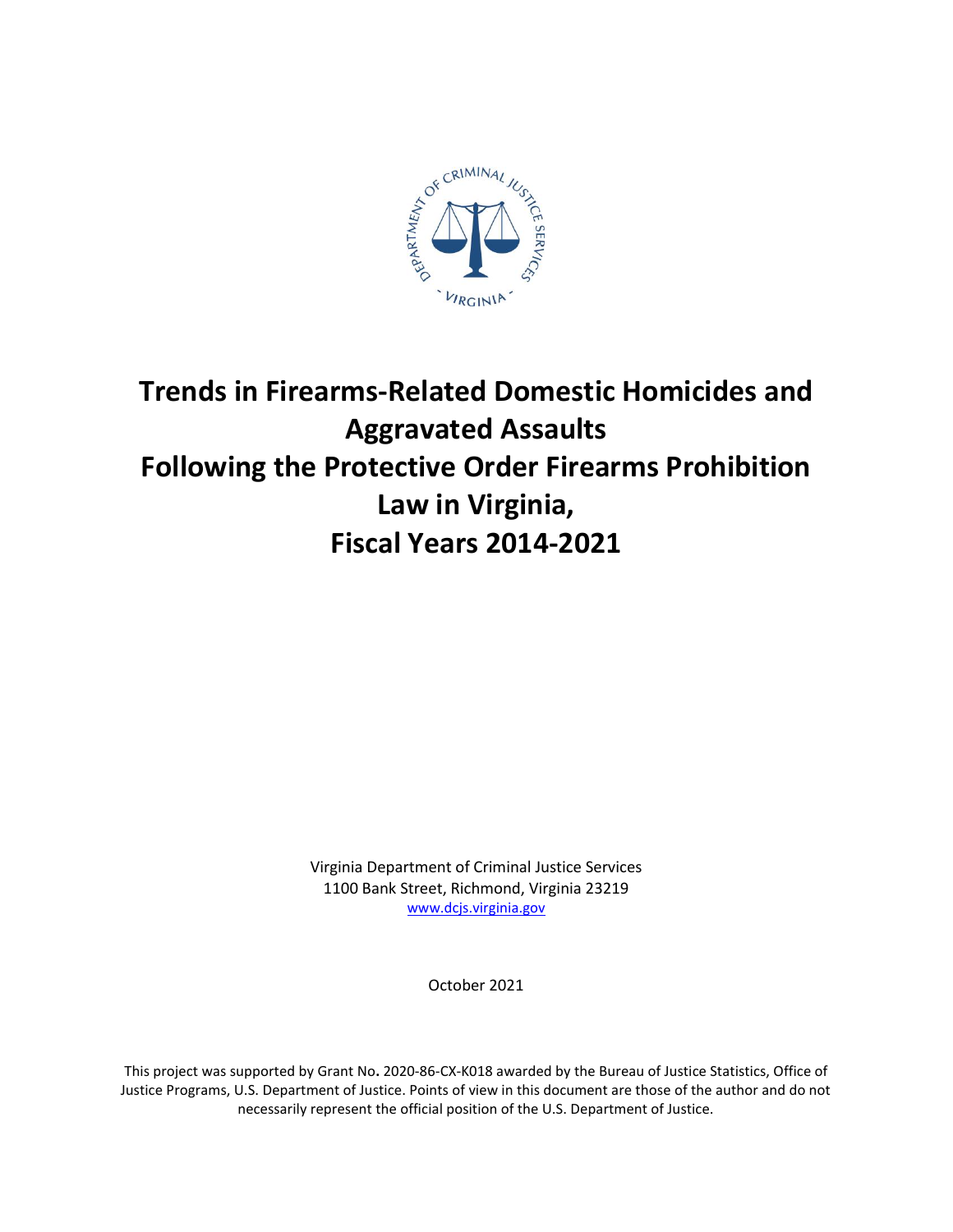### **Introduction**

In 2016, the Virginia General Assembly enacted §18.2-308.1:4(B), which prohibits individuals subject to a civil family abuse final protective order from possessing firearms. The law, effective July 1, 2016, was primarily intended to reduce domestic violence (DV) incidents in which a person is threatened, harmed or killed by another with a gun. The person served with the protective order must, within 24 hours after being served, surrender any firearms in their possession to any person not prohibited from possessing a firearm. Failure to surrender such firearms is a Class 6 felony, punishable by a one-to-five-year prison sentence.

In 2020, the Virginia General Assembly passed legislation (effective July 1, 2020) that added additional provisions to the original 2016 firearms prohibition law. These additions strengthened the 2016 law by adding provisions to:

- Require that the subject of the protective order certify in writing to the court that they no longer possess a firearm within 48 hours of being served;
- Find a person who willfully fails to certify in writing to the court guilty of a Class 1 misdemeanor;
- Designate to the person served the order a local law-enforcement agency that can receive and store firearms;
- Make it a Class 4 felony for any person to sell, barter, give, or furnish any firearm to any person they know is prohibited from possessing or transporting a firearm.

This report examines trends in firearm-related domestic homicides and aggravated assaults over Virginia fiscal years (FY) 2014-2021. It compares trends during the three years before the 2016 firearms prohibition went into effect (FY2014-16) and the five years after the prohibition law went into effect (FY2017-2021). The trend also includes FY2021, the first year after the additional 2020 provisions went into effect. (Virginia's fiscal year is July 1 – June 30).

Only DV homicides and aggravated assaults are examined in this report. DV sexual assaults, robberies and kidnappings during this eight-year period were examined, but are not included in this report due to the small numbers/percentage of these incidents involving firearms. The FY2021 data is preliminary, and may be updated in subsequent reports.

The data used for this analysis comes from reports submitted by local law enforcement agencies to the Virginia Incident-Based Crime Reporting Repository System (VAIBRS), managed by the Virginia State Police. VAIBRS is fully-compliant with the National Incident-Based Crime Reporting System, and Virginia became a 100% incident-based UCR reporting state in 2005.

In this report, a DV homicide or aggravated assault is defined as one in which the reported relationship between the victim and the offender was either a former or current intimate partner or family member. In January 2019, a new domestic relationship code "XR," for ex–girlfriend or ex–boyfriend, became reportable for the first time in VAIBRS. The reporting of this new relationship did not result in an increase in the overall number of DV victims from FY2018 to FY2019, perhaps because the relationship was reported for only half of FY2019 (January-June 2019). However, this new relationship was reported for the entirety of FY2020 and resulted in an overall increase in the number of DV victims reported from FY2019 to FY2020. Just over half of the *increase* in the number of DV homicide and aggravated assault victims reported from FY2019-2020 was because of this new "XR" relationship.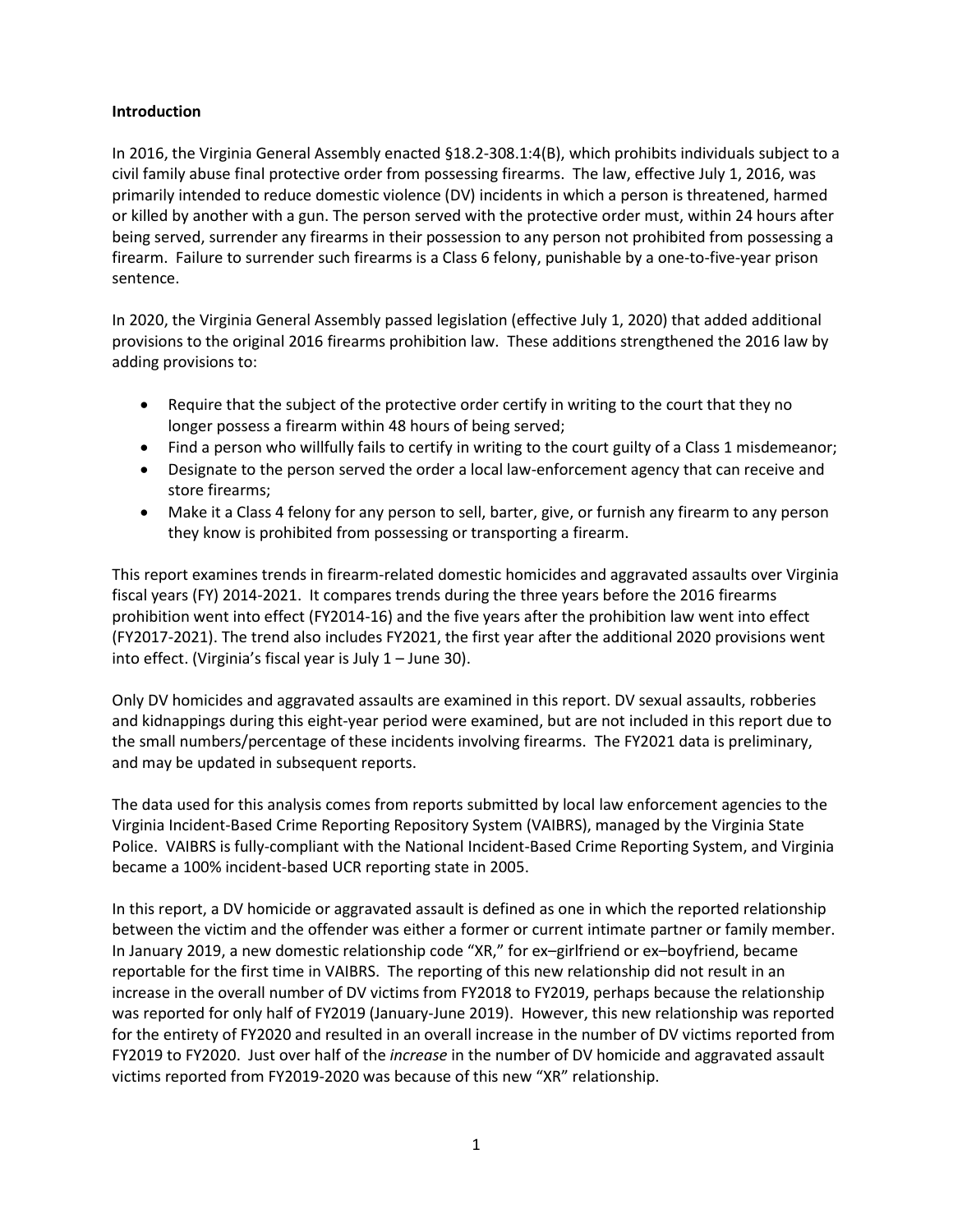Because the number of domestic homicide and aggravated assault incidents in each year is relatively small, this analysis does not attempt to make formal statistical comparisons between the number of incidents that occurred before and after the firearm DV surrender law became effective. Instead, it is intended to provide a look at trends before and after the law went into effect, and will serve as a baseline for further study when more data on these offenses are available.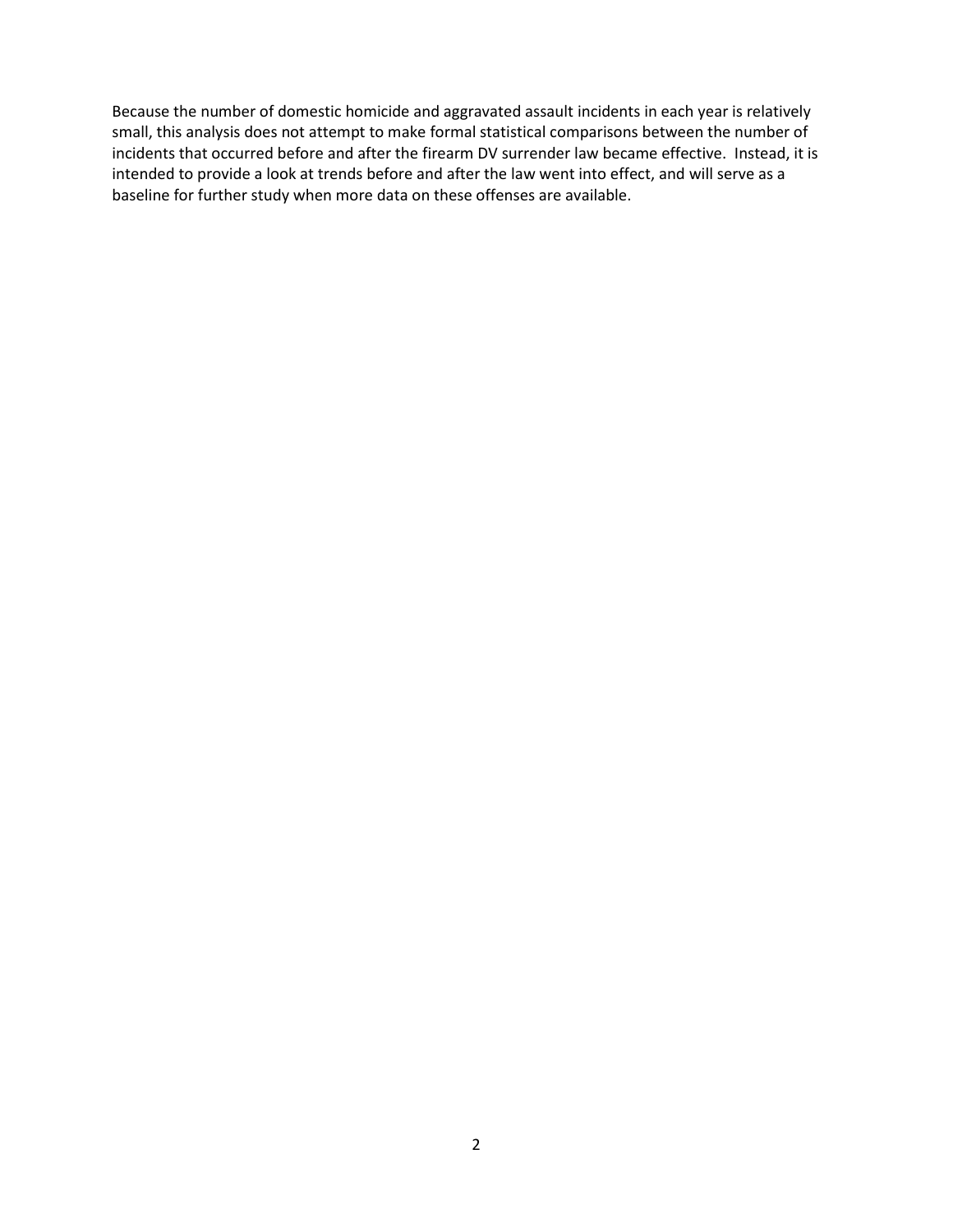## **Findings**

During the eight-year period from FY2014 through FY2021 (preliminary), a total of 47,612 victims of DV<sup>1</sup> (all violent offense types) were identified in VAIBRS. Of these, 695 (1.5%) were reported as victims of homicide, and 22,733 (47.7%) as victims of aggravated assault.

### *Domestic Homicide Victims*

Figure 1 below compares the *numbers* of domestic homicide victims involving and not involving a firearm in each year from FY2014 through FY2021.



Figure 1 shows that:

 $\overline{\phantom{a}}$ 

- There was a total of 695 domestic homicide victims from FY2014 through FY2021 (an average of 87 victims per year).
- The annual number of DV homicide victims killed with a firearm ranged from 37 victims in FY2018 to 69 victims in FY2020.
- In all years but one (FY2018), there were more DV homicide victims killed with a firearm than killed without a firearm.
- The differences in the numbers of DV homicide victims killed annually with and without a firearm were relatively small through FY2018. The relative difference began increasing in FY2019, and increased more in FY2020, with the greatest difference occurring in FY2020.

<sup>1</sup>Victims with a domestic relationship to the offender in a DV incident. Excludes victims with a non-domestic relationship to the offender in a DV incident.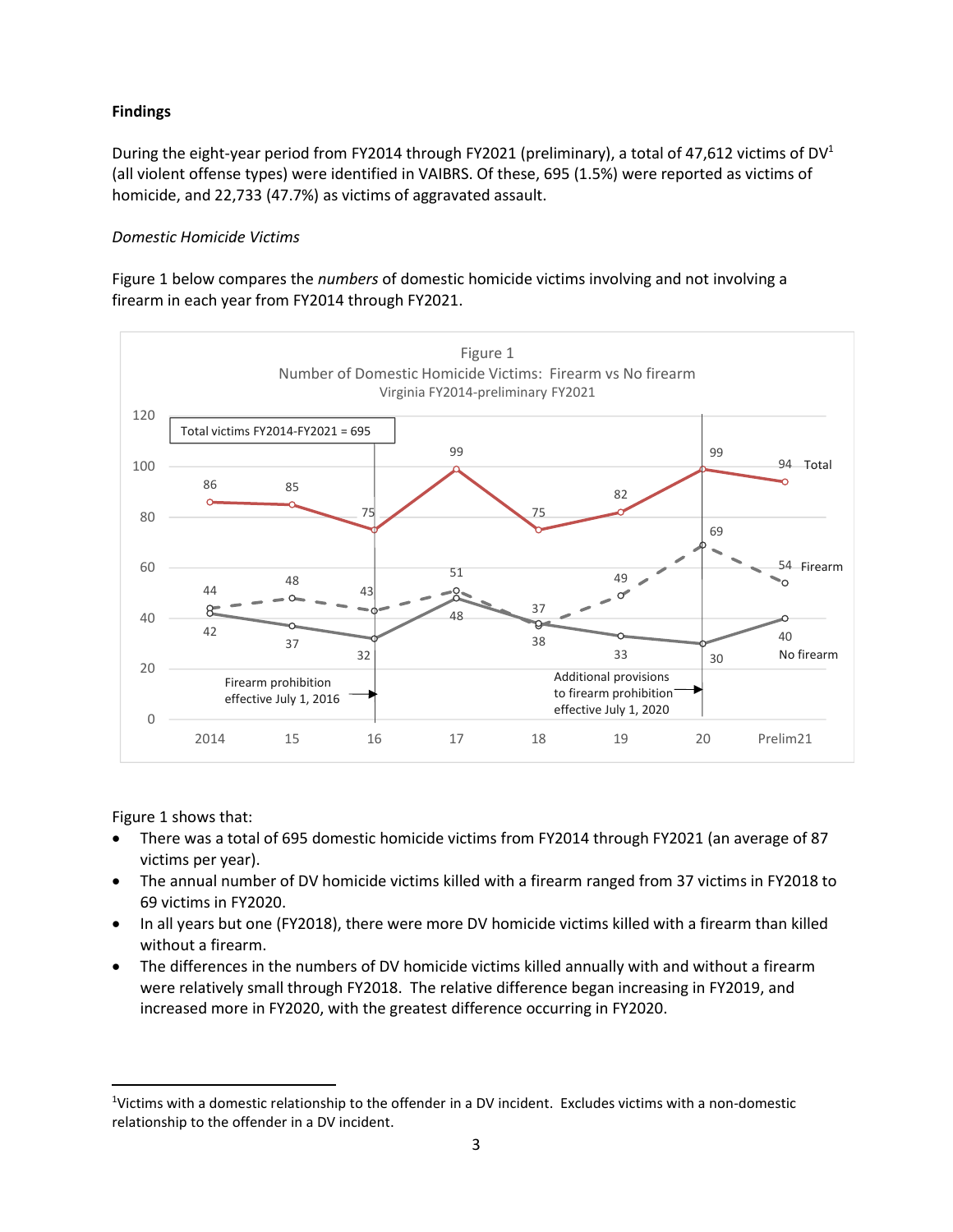- The number of DV homicide victims killed with a firearm increased, and then decreased, in the first two years after the firearm prohibition law went into effect (FY2017-2018), and then increased in each of the following years (FY2019-2020).
- The number of DV homicide victims killed with a firearm decreased in FY2021, the first year after the additional provisions to the DV firearm PO went into effect, but the number of DV homicide victims in FY2021 was still higher than the number in the first three years after the 2016 provisions went into effect.

Figure 2 below compares the relative *percentages* of DV homicide victims involving and not involving a firearm in each year from FY2014 through FY2021.



Figure 2, mirroring the trends shown in Figure 1, shows that:

- The percentage of DV homicide victims killed annually with a firearm ranged from a high of 69.7% in FY2020 to a low of 50.7% in FY2018.
- The percentage of DV homicide victims killed annually without a firearm ranged from a high of 49.3% in FY2018 to a low of 30.3% in FY2020.
- In all years but one (FY2018), a greater percentage of DV homicide victims were killed with a firearm than killed without a firearm.
- The percentage of DV homicide victims killed with a firearm decreased from 67.7% in FY2020 to 57.4% in FY2021.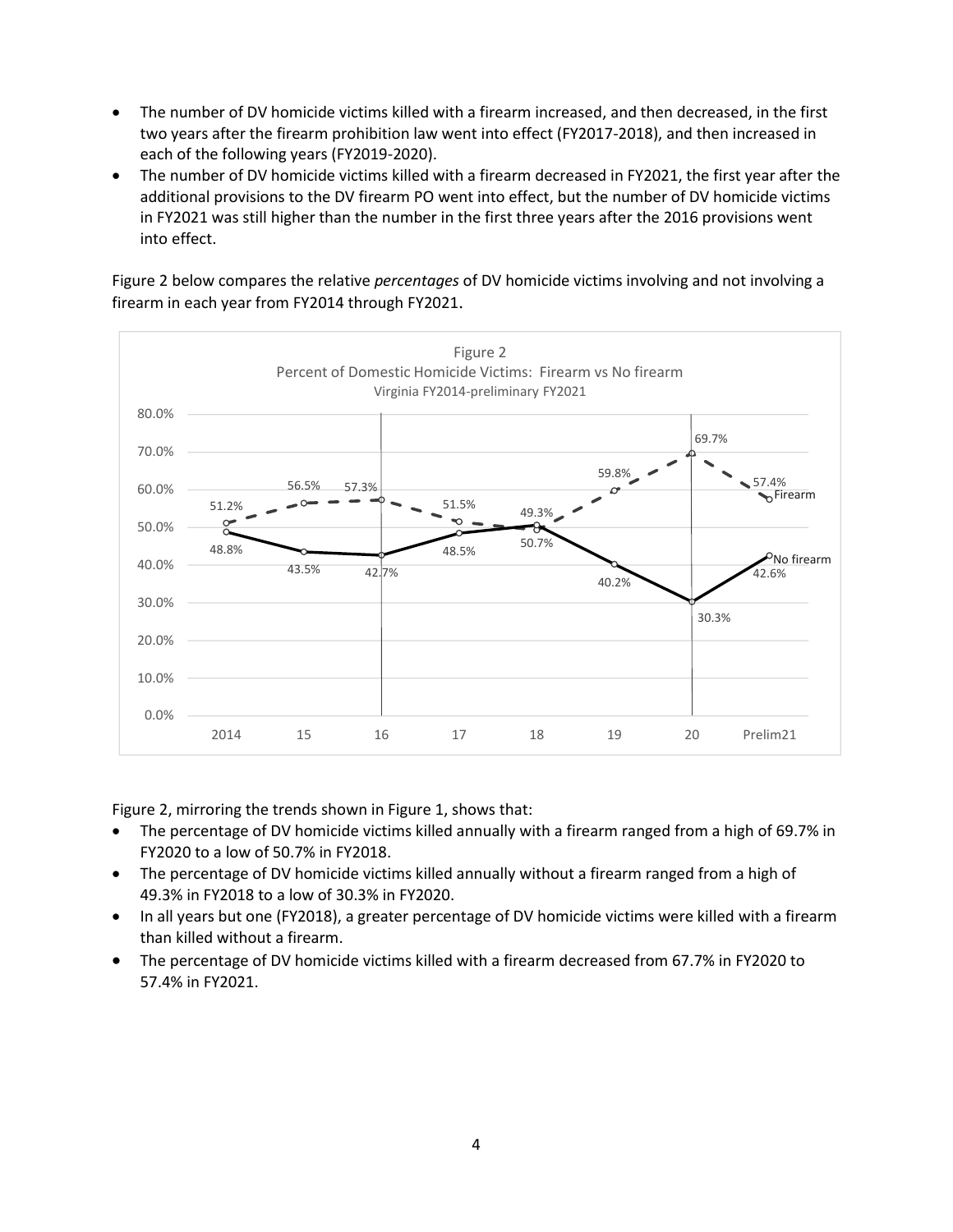## *Domestic Aggravated Assault Victims*

Figure 3 below presents the *numbers* of DV aggravated assault victims involving and not involving a firearm in each year from FY2014-2021.



Figure 3 shows that:

- There was a total of 26,778 DV aggravated assault victims from FY2014 to FY2021 (an average of 3,347 victims per year.)
- The number of DV aggravated assault victims assaulted without a firearm was almost 10 times greater than the number victimized with a firearm. The most frequently used non-firearms weapons were personal weapons (hand/feet/fist); knives/cutting instruments; and other weapons such as motor vehicles, drugs and unspecified.
- The number of DV aggravated assault victims increased from one year to the next in almost all years for firearm victims, with the largest increases in firearm victims occurring from FY2019 to FY2020 and from FY2020 to FY2021.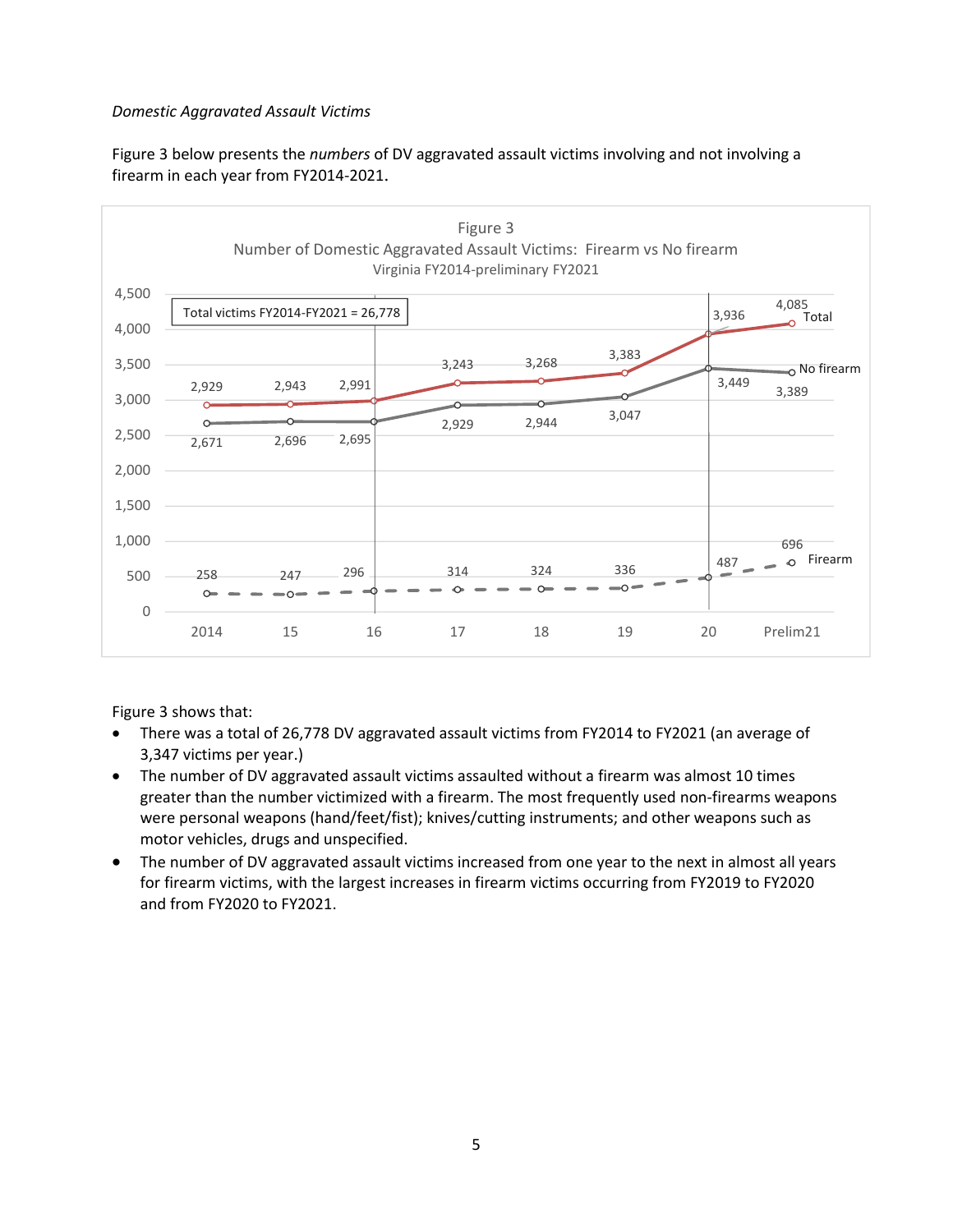

Figure 4 below presents the *percentages* of DV aggravated assault victims involving and not involving a firearm in each year from FY2014 through FY2021.

Figure 4 shows that:

- The majority (more than 80%) of DV aggravated assaults over the eight-year period did *not* involve a firearm.
- The percentage of DV aggravated assault victims assaulted with a firearm generally trended upward from FY2014 through FY2021, despite the passage of the firearms prohibition law.
- The percentage of DV aggravated assault victims assaulted with a firearm increased from 8.8% in FY2014 to 17% in FY2021.